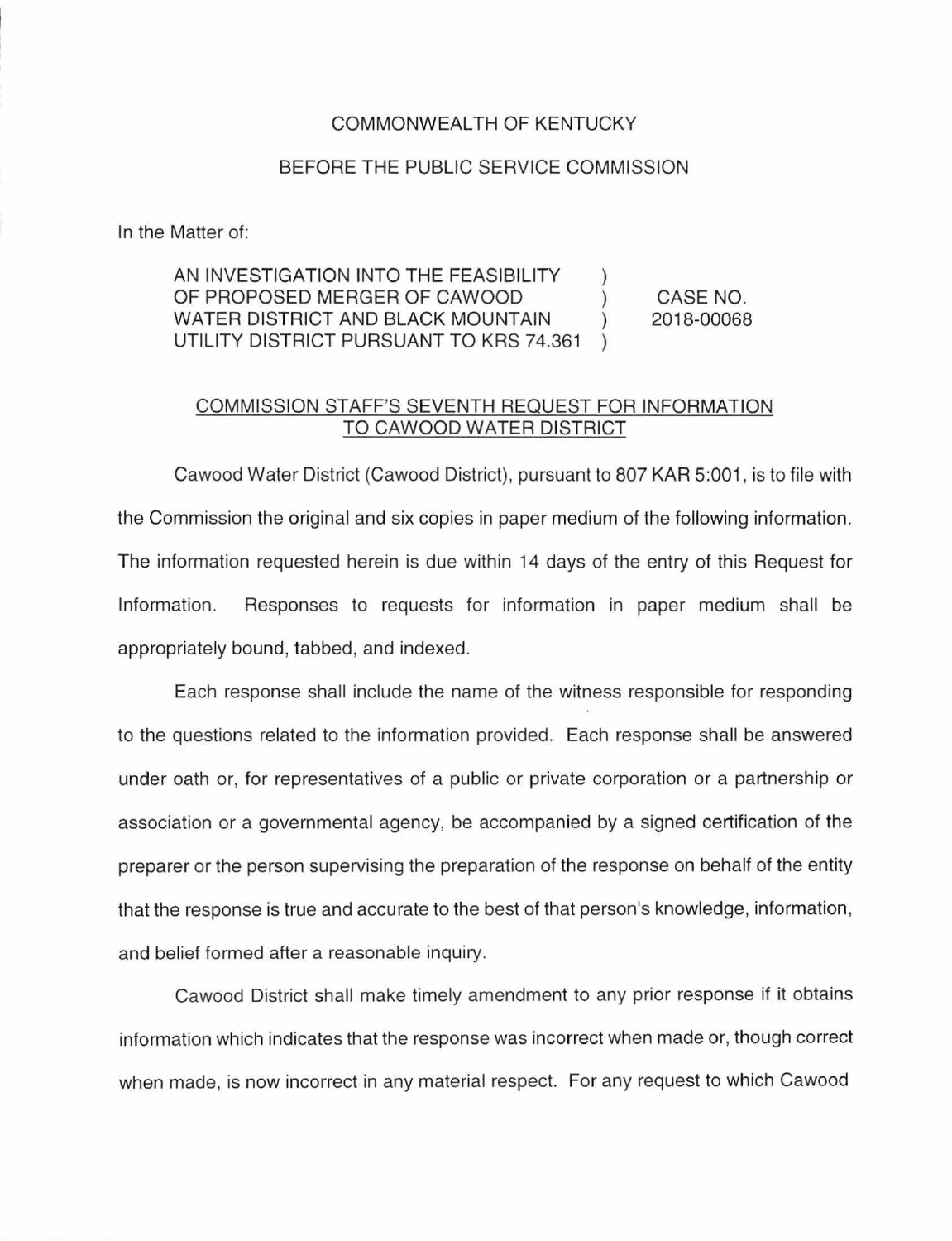District fails or refuses to furnish all or part of the requested information, it shall provide a written explanation of the specific grounds for its failure to completely and precisely respond.

Careful attention shall be given to copied material to ensure that it is legible. When the requested information has been previously provided in this proceeding in the requested format, reference may be made to the specific location of that information in responding to this request. When filing a paper containing personal information, Cawood District shall, in accordance with 807 KAR 5:001, Section 4(10), encrypt or redact the paper so that personal information cannot be read.

1. Provide Cawood District's general ledger and adjusted trial balance for the calendar year ended December 31 , 2017.

2. Provide a list of any audit adjustments, with explanations, to Cawood District's books of original entry provided by its independent auditor in the preparation of its 2017 audit report.

re R. Purs

Gwen R. Pinson Executive Director Public Service Commission P.O. Box 615 Frankfort, KY 40602

DATED **\_ F\_EB\_ 0 \_5 \_2\_019 \_\_** 

cc: Parties of Record